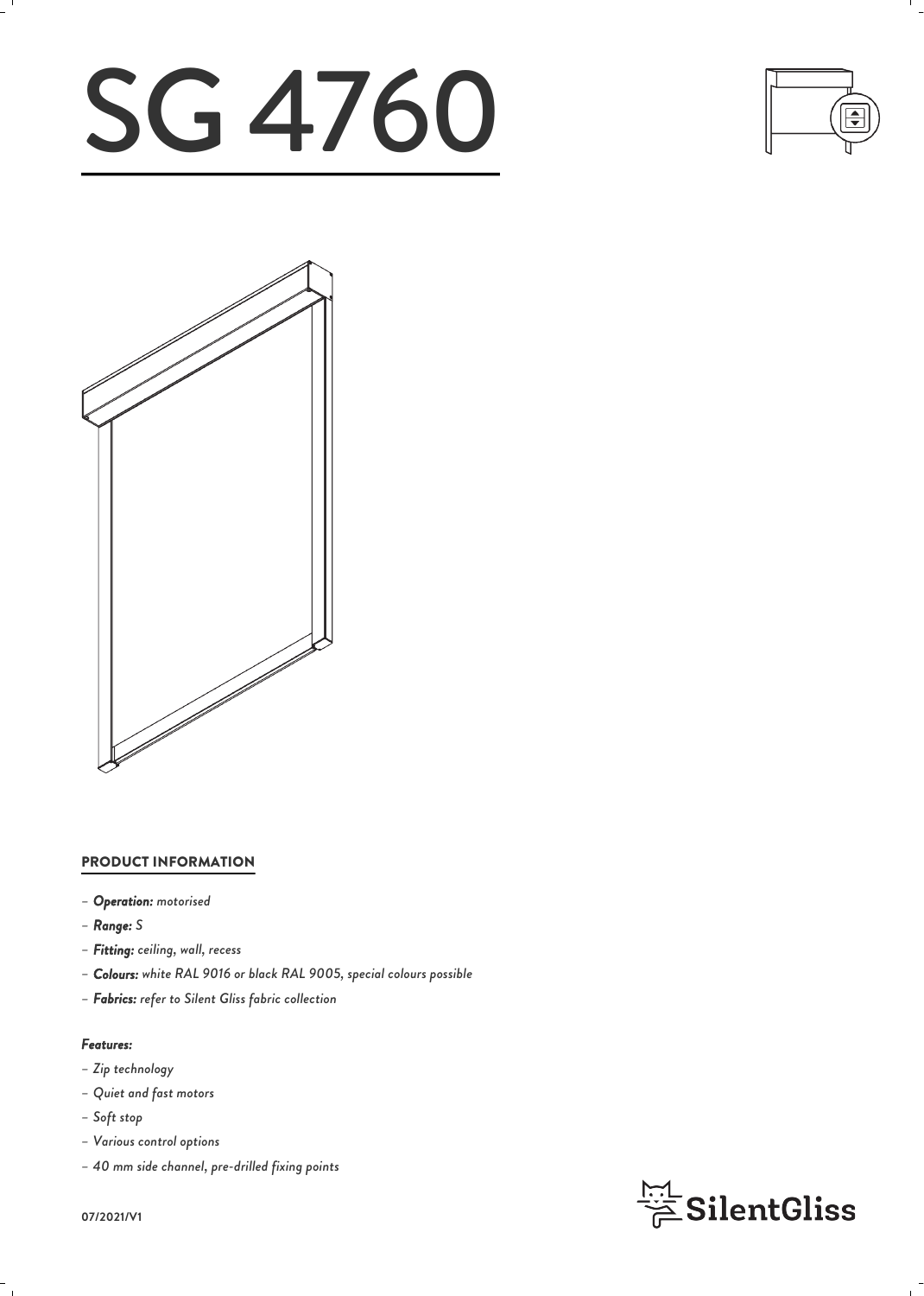# SYSTEM SPECIFICATIONS



 $\frac{\frac{1}{111}}{\hat{C}}$ SilentGliss SG 4760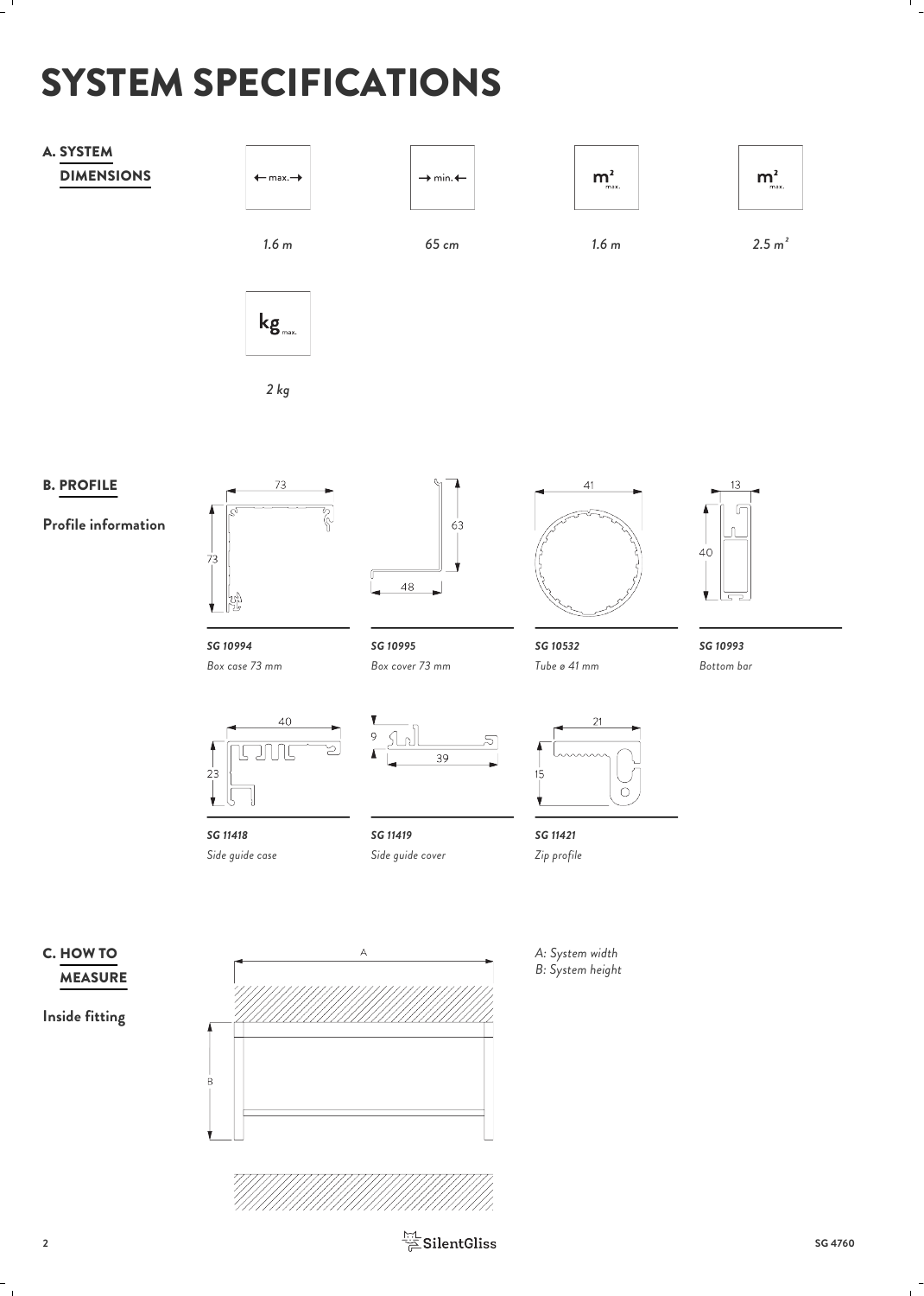

*B: System height* 

*C: Optional: end profile (SG 11418 / SG 11419)*

### D. SPECIFICATION EN EN

*EN*

*Silent Gliss SG 4760 Electrically Operated Dim-Out Roller Blind System with SG Series 20 motors. For blinds up to 1.6m wide by 1.6m drop, max 2.5sq.m. Supplied complete and made to measure comprising aluminium headbox SG 10994-5 (73* TEXT *mm), side profiles SG 11418 / SG 11419 and bottom hem bar SG 10993 in white or black powder coat finish as standard. Fabric edges retained by two component zip profile SG 11421. Operation by mains switch (not supplied) or mains switching by third party control system or SG 0450 remote control system (wireless controls at extra cost). All wiring to be strictly in accordance with Silent Gliss wiring diagrams. Fabric to be chosen from the Silent Gliss fabric range, Price Group 1R / 2R / 3R.*

*SV Silent Gliss SG 4760 mörkläggningsrullgardin med motor serie 20. För system max 1,6 x 1,6 m,eller totalt max 2,5 m2. Levereras komplett i kundmått bestående at toppkassett i aluminium SG 10994-5 (73 mm), sidoprofiler SG 11418 / SG 11419 samt tyngdprofil SG 10993 i vit eller svart expoxy lack. Textilens kant försedd med zip profil SG 11421. Integrerad 230V motor SG 10320 / (SG 10321 radiomottagare) vänster / höger sida. Styrning via väggkontakt(ej inkluderad), via fjärrkontroll eller via externt styrsystem. All elinstallation skall följa Silent Gliss kopplingsschema. Textil från Silent Gliss textilprogram i prisgrupp 1-3.*

### *NO*

*Silent Gliss SG 4760 Mørkleggende rullegardin med motor serie 20. For system inntil 1,6 x 1,6 m,eller totalt max 2,5 m2. Levereras komplett måltilpasset. Består av toppkasse i aluminium SG 10994-5 (73 mm), sideprofiler SG 11418 / SG 11419 samt tyngdeprofil SG 10993 i hvit eller svart expoxylakk. Sidene på tekstilet er festet med zip profil SG 11421. Integrert 230V motor SG10320/ (SG 10321 radiomottaker) venstre eller høyre side. Betjenes med veggbryter (ikke inkludert), fjernkontroll eller via eksternt styringsystem. Ved alle elektriske installasjoner skal Silent Gliss koblingsskjema benyttes. Tekstiler fra Silent Gliss tekstilkolleksjon i prisgrupp 1-3.*

## FITTING

INFORMATION **A. FITTING** 

*For detailed fitting information, visit the Silent Gliss* FITTING *website.*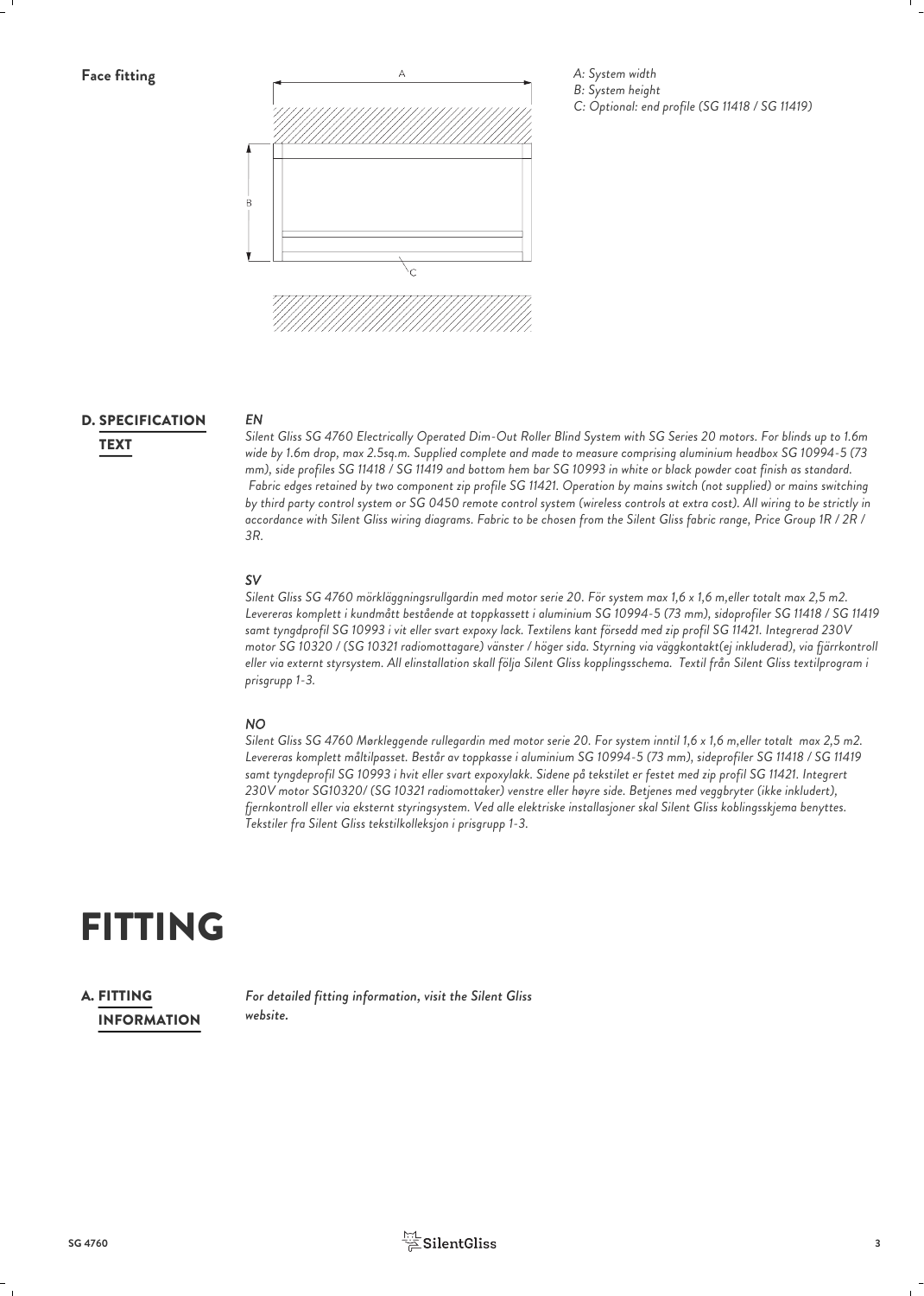

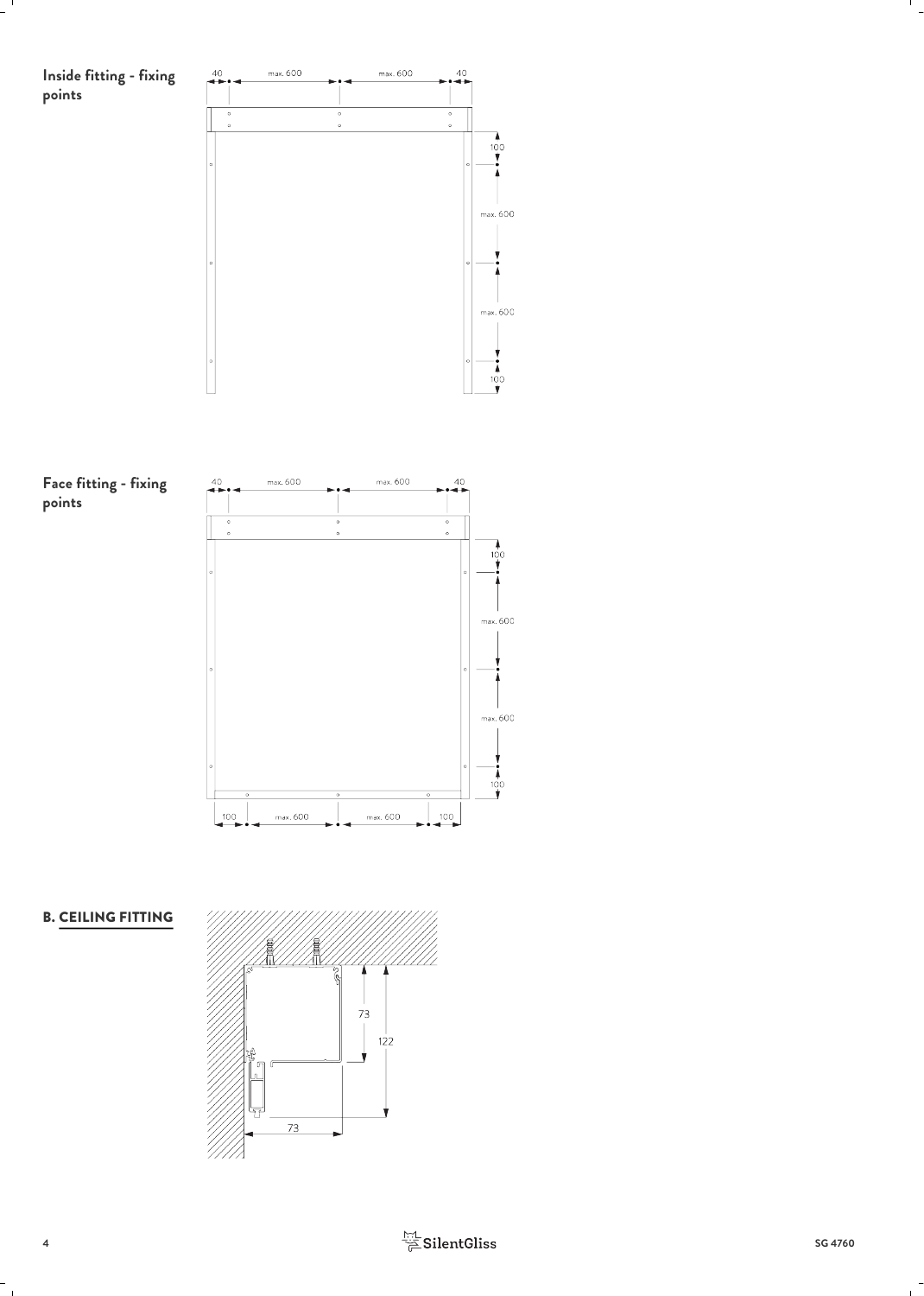C. WALL FITTING











**Face fitting**



*A: System width*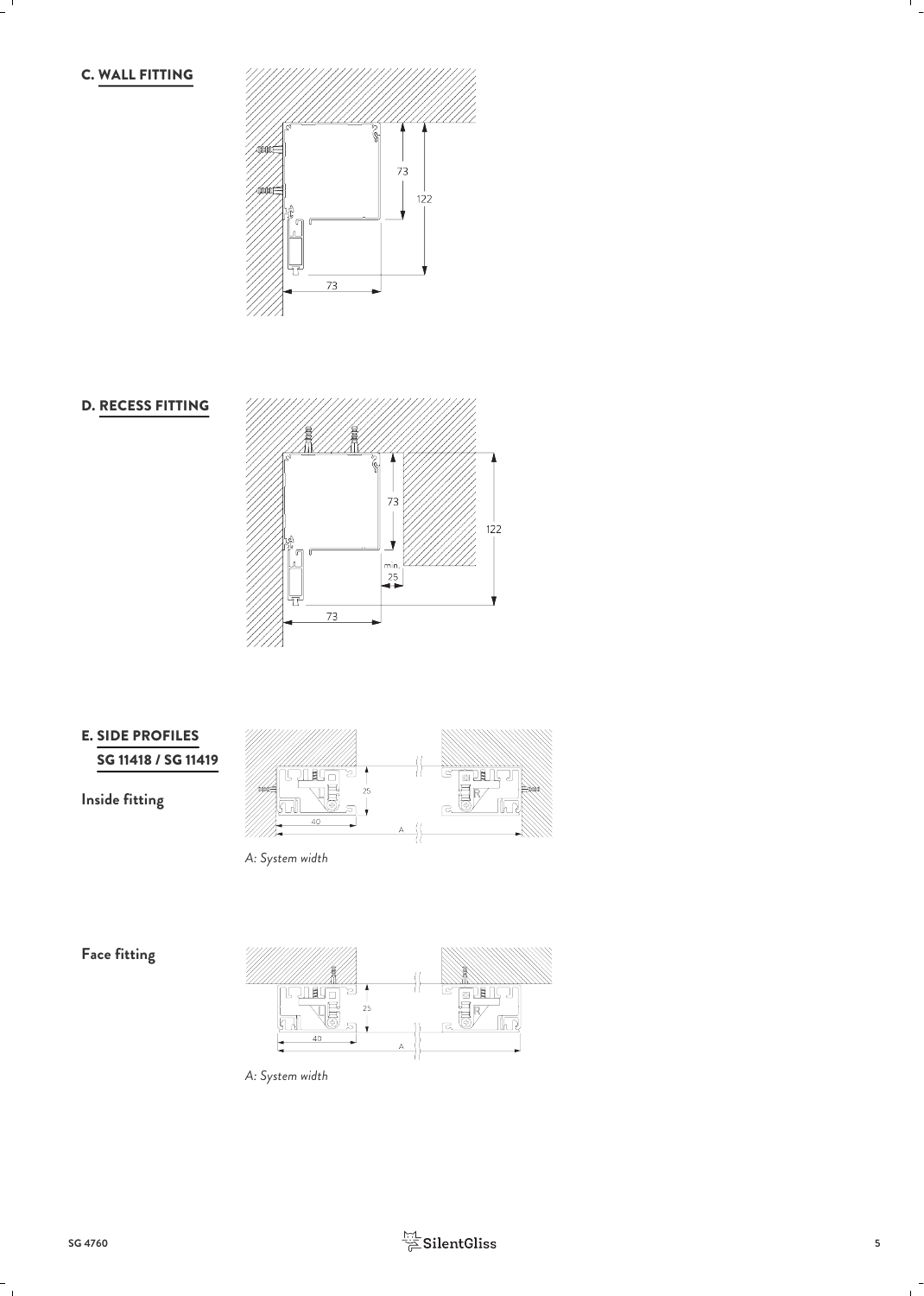### MOTORS & CONTROLS

### FEATURES

| A. MOTOR        | Motors                                                                    | 20-Series |           | 20-Series 10-Series K | 5-Series |
|-----------------|---------------------------------------------------------------------------|-----------|-----------|-----------------------|----------|
| <b>FEATURES</b> |                                                                           | SG 10523  | SG 10522  | SG 10514              | SG 10715 |
|                 | <b>Motor Features</b>                                                     |           |           |                       |          |
|                 | Soft stop                                                                 | $\bullet$ | $\bullet$ |                       |          |
|                 | Electronic end-stop                                                       |           | $\bullet$ |                       |          |
|                 | Electronic revolution counter (unlimited revolution)                      |           | $\bullet$ |                       |          |
|                 | Mechanical end-stop                                                       |           |           | $\bullet$             |          |
|                 | Mechanical revolution counter (limited revolution)                        |           |           |                       |          |
|                 | Two intermediate positions possible                                       |           |           |                       |          |
|                 | Noiseless stop                                                            |           | $\bullet$ | $\bullet$             |          |
|                 | Parallel wiring possible without additional relays                        |           | $\bullet$ |                       |          |
|                 | Disconnectable motor cable                                                |           | $\bullet$ |                       |          |
|                 | IP class                                                                  | IP 44     | IP 44     | <b>IP44</b>           | IP44     |
|                 | <b>Control Features</b>                                                   |           |           |                       |          |
|                 | Mains power control                                                       |           | $\bullet$ | $\bullet$             |          |
|                 | SG Control L (built-in receiver)                                          |           |           |                       |          |
|                 | Suitable for most major home automation systems (with suitable interface) |           |           |                       |          |
|                 |                                                                           |           |           |                       |          |

### SPECIFICATIONS

| B. MOTOR<br><b>SPECIFICATIONS</b> | Motors              | Min. system<br>width | Voltage  | Current | Frequency  | Speed    | Frequency<br>receiver    |
|-----------------------------------|---------------------|----------------------|----------|---------|------------|----------|--------------------------|
|                                   | 20-Series           |                      |          |         |            |          |                          |
|                                   | SG 10522 (standard) | 65 cm                | 230 V AC | 0.55A   | $50$ Hz    | 30 rpm   |                          |
|                                   | SG 10523            | 65 cm                | 230 V AC | 0.55A   | 50 Hz      | 30 rpm   | 868/915 MHz              |
|                                   | 10-Series K         |                      |          |         |            |          |                          |
|                                   | SG 10514            | 65 cm                | 230 V AC | 0.52A   | $50$ Hz    | 30 rpm   | $\overline{\phantom{a}}$ |
|                                   | 5-Series            |                      |          |         |            |          |                          |
|                                   | SG 10715            | 65 cm                | 230 V AC | 0.485A  | $50-60$ Hz | $28$ rpm | $\overline{\phantom{a}}$ |

### **METHODS C. OPERATING**

*See catalogue "controls" for details.* OPERATING





Wall Switch System can be operated by fixed wall switch.<br> **EXECUTE:**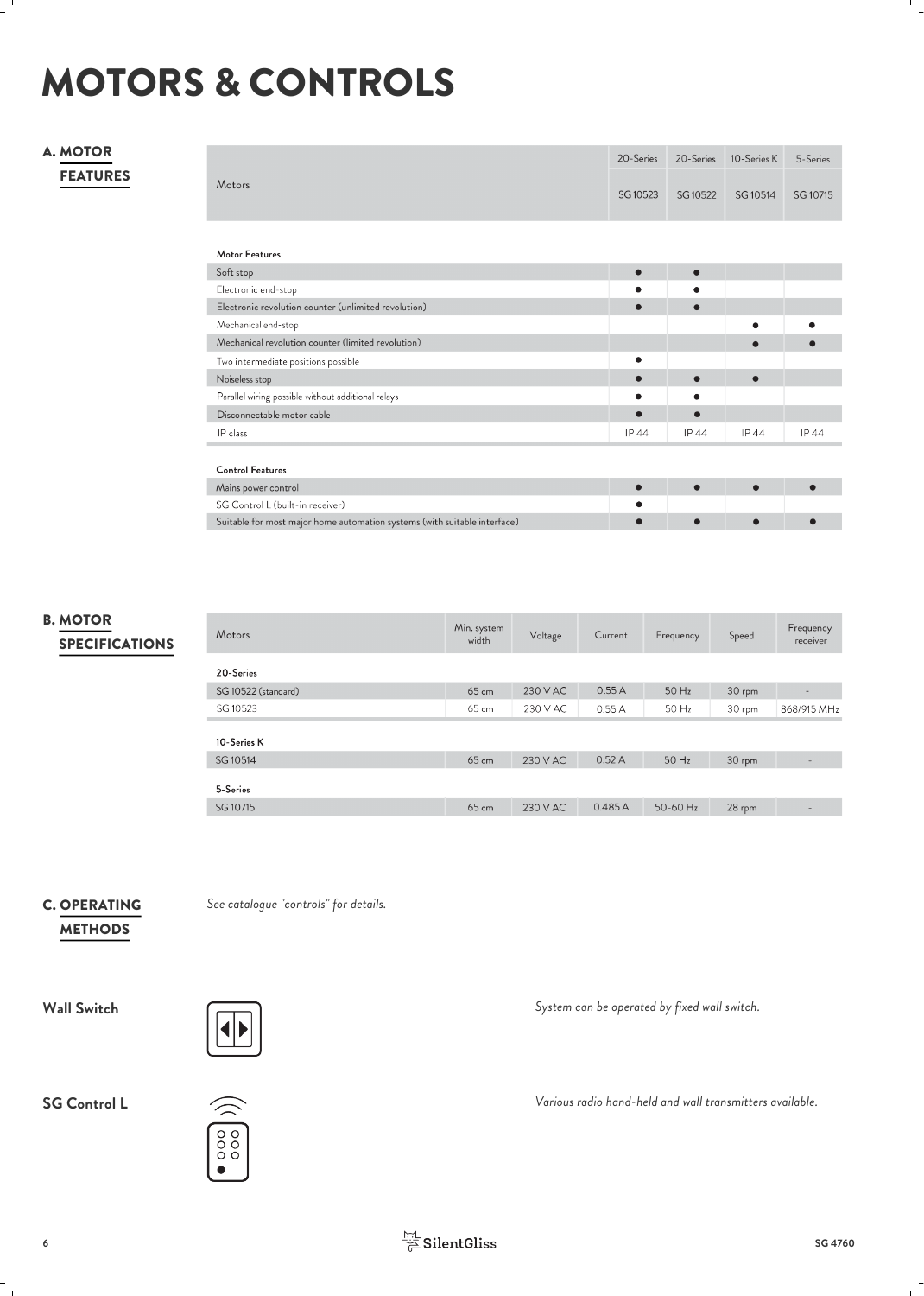*Silent Gliss Move App.*



DIAGRAMS **D. WIRING** 

 $Refer to Silent Gliss website.$ 

### GENERAL NOTES

#### *Dimensions*

- *– Measurements are in mm except where indicated.*
- *– Max. kg relates to fabric incl. accessories (bottom bars, etc.).*

#### *Fitting*

- *– Installation by qualified fitter only.*
- *– Number of brackets and fitting positions / fixing points vary depending on fitting surface, system weight, fabric make-up, screw / fixing type and obstacles.*
- *– Qualified fitter must use appropriate screws / fixings for each situation.*
- *– Profile lip if applicable to be installed to room side.*
- *– Electrical installations must be carried out according to Silent Gliss wiring diagrams and conform to local regulations.*
- *– Check space for cables and plugs!*

#### *Child Safety*

- *– All relevant Silent Gliss systems correspond to child safety EN 13120.*
- *– All parties involved must comply with EN 13120.*

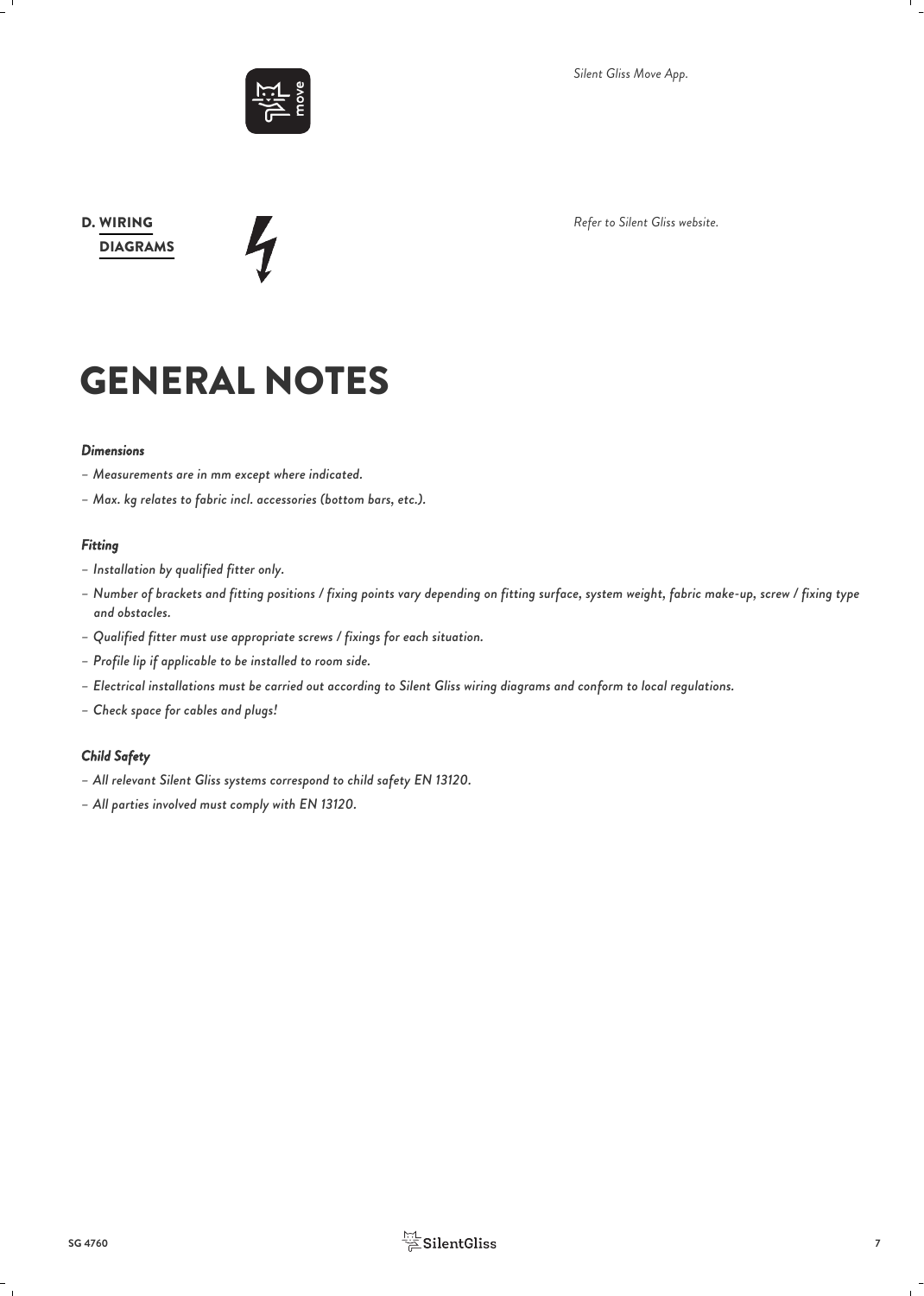# PARTS

### A. STANDARD PARTS



*SG 4226 Double tape 30 mm*

*SG 4508*





*SG 6791 Pan head screw 3.9x32*



**DELLES** 

*SG 6933* **PT Countersunk screw KA25x16** A

**SG 4509**<br>**Brush 5x12 mm** 



*SG 6936* **PT Countersunk screw KA22x10** 



*SG 6942 Pan head screw KA30x8*



*Hirschmann portable socket-outlet STAK 3 N*

*SG 10522 Motor 230V AC, 20-Series S 3/30*

*SG 10532*

*SG 10623 Motor drive*

*SG 10668 PVC strip 10 mm*

*SG 10993 Bottom bar*

*SG 10284 O-Ring*













*SG 10994*

BА

*SG 10995*

*Brush 5x7 mm Box cover 73 mm Foam tape adhesive*

*Brush 5x12 mm End cover left 73 mm SG 11004*

> *SG 11005 End cover right 73 mm*



*SG 11011 Clip*

*SG 11013 Clip*

*SG 11014 Tube adapter*

*SG 11016 Tube adapter*

*SG 11025 Zip*



*SG 11028 End cover left*



*Tube ø 41 mm End cover right SG 11029*









*Countersunk head screw 2.2x9.5*



#### *SG 11059*

*Box case 73 mm Pan head screw with flange M4x12*

### *SG 11060*





*SG 11418*

*PT Screw Countersunk KA35x14*

ज

*Side guide case*

S)



*SG 11419 Side guide cover*

*SG 11421 Zip profile*  $\overline{O}$ 





*Zip guide right*



*SG 11475*

*Side guide end cover left*

*SG 11476*

*Side guide end cover right*

*SG 11474*











*Cover*

*SG 11034*



*SG 11030*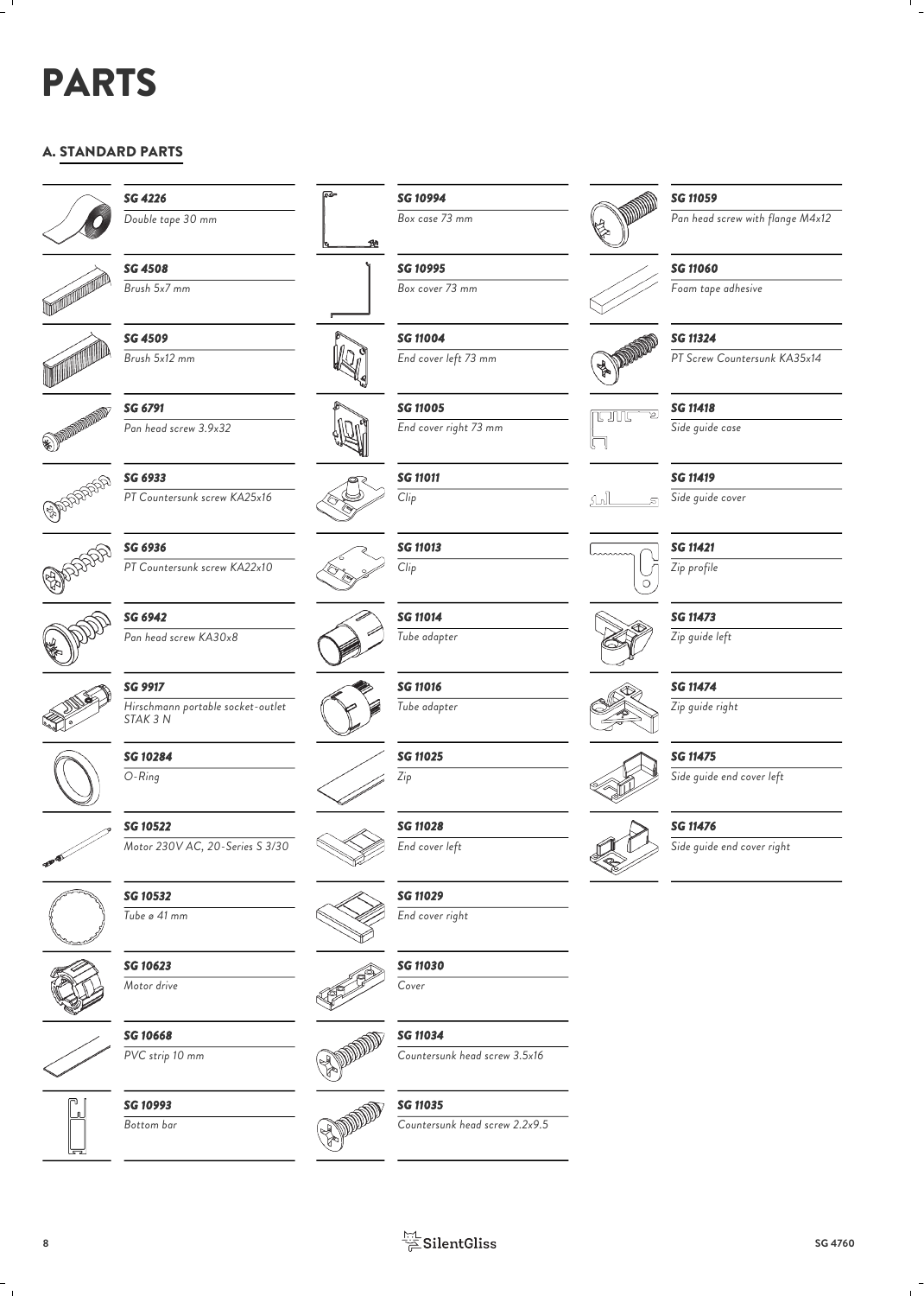### B. OPTIONAL PARTS



#### *SG 4951*

*Bottom weight ø 8 mm*



### *SG 9916*

*Hirschmann plug set*







*SG 9961 Move transmitter*



*SG 10293 Cable 230V AC, 2/3/5/10 m*







### *SG 10302*

*Radio hand held 5+1 channel*



### *SG 10303*

*Radio hand held 10+2+1 channel*



### *SG 10514*

*Tubular motor 230V AC,10 Series S 3/30 K*



### *SG 10523*

*SG 10715*

*Motor 230V AC, 20-Series S 3/30, radio receiver*

*Tubular motor 230V AC, 5 Series S*



### *6/28 SG 10804*

*Radio hand held 15+5+1 channel*



### *SG 11480*

*Radio wall transmitter 1 channel*



### *SG 11490*

*Radio wall transmitter 5+1 channel*

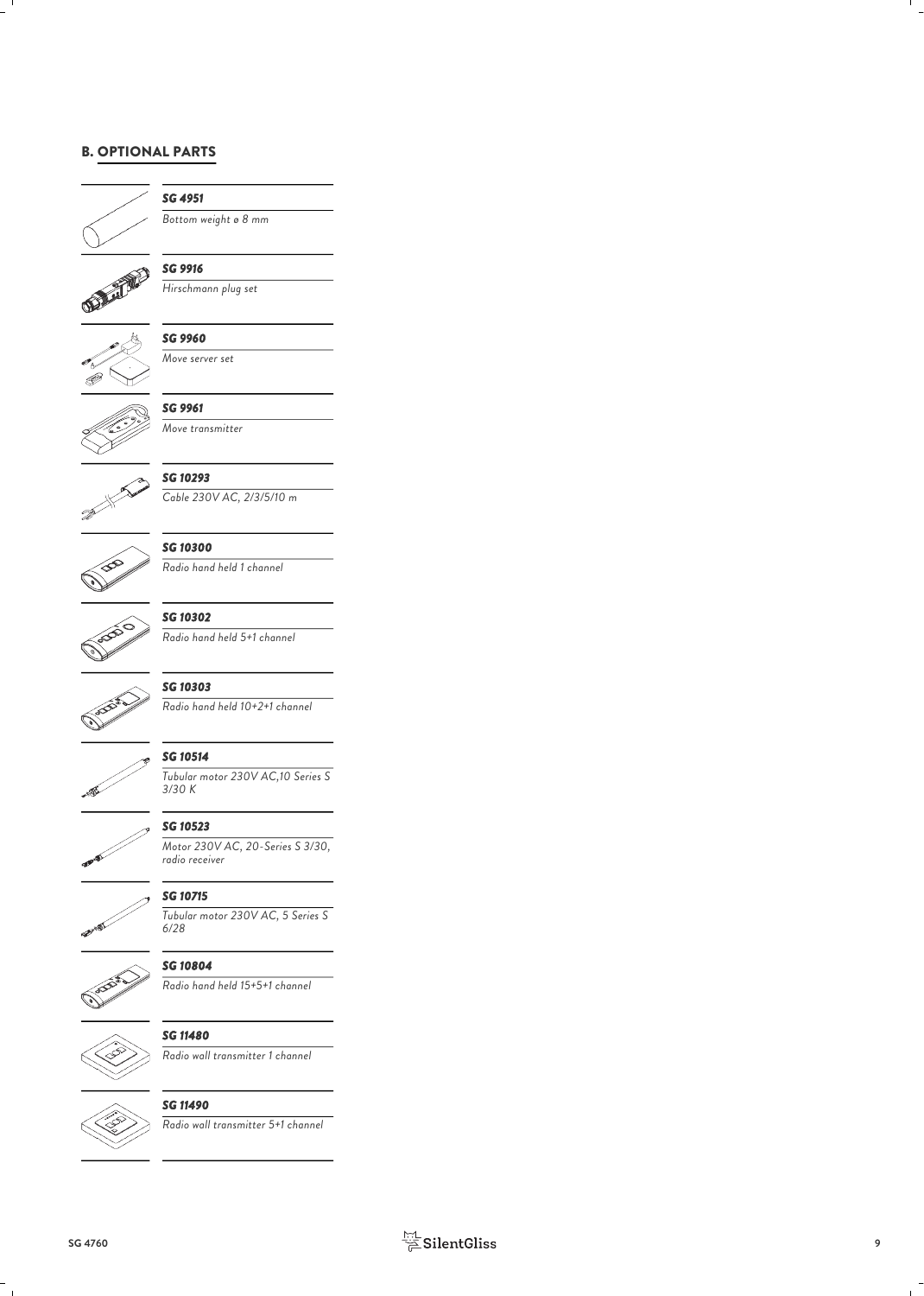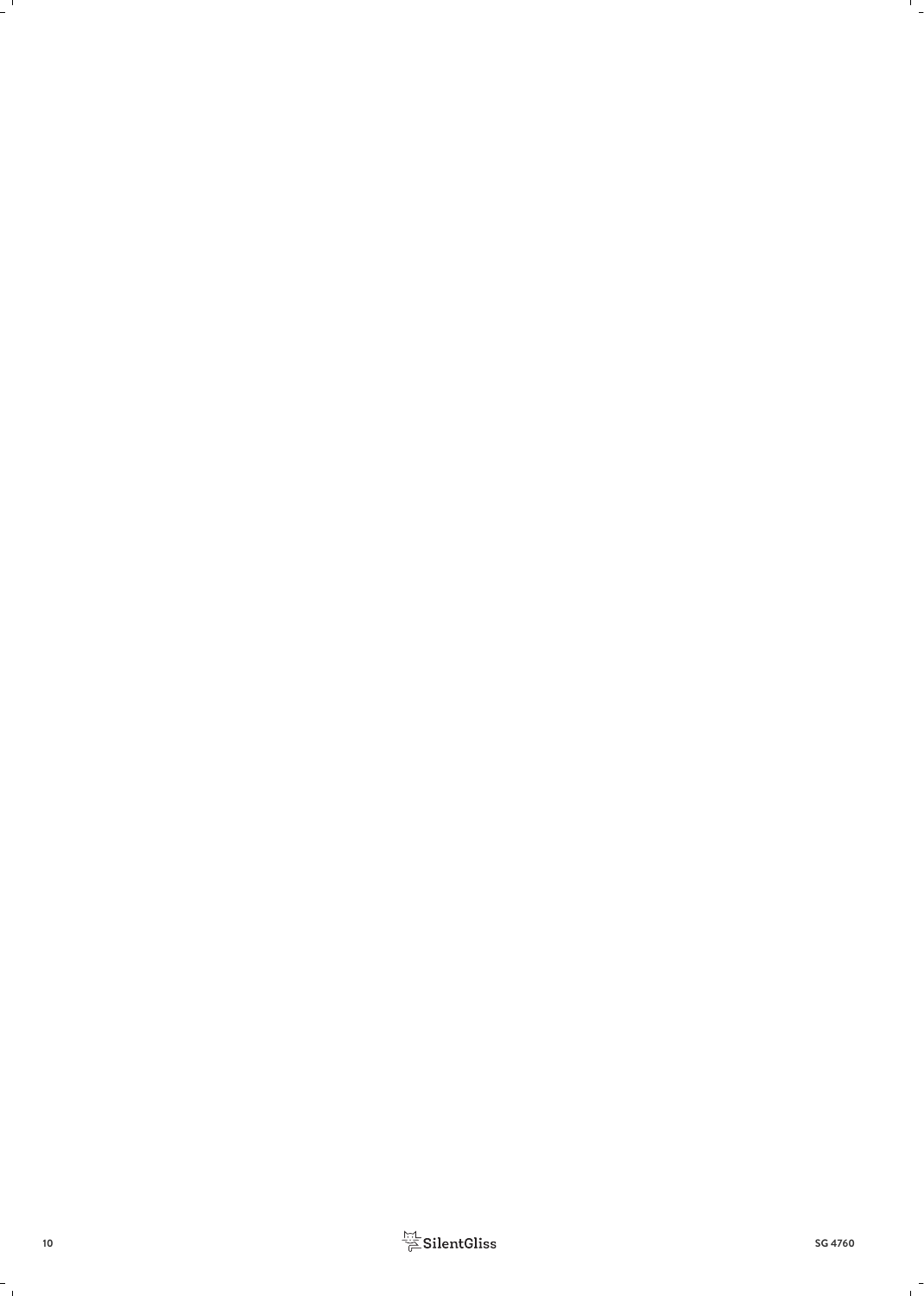